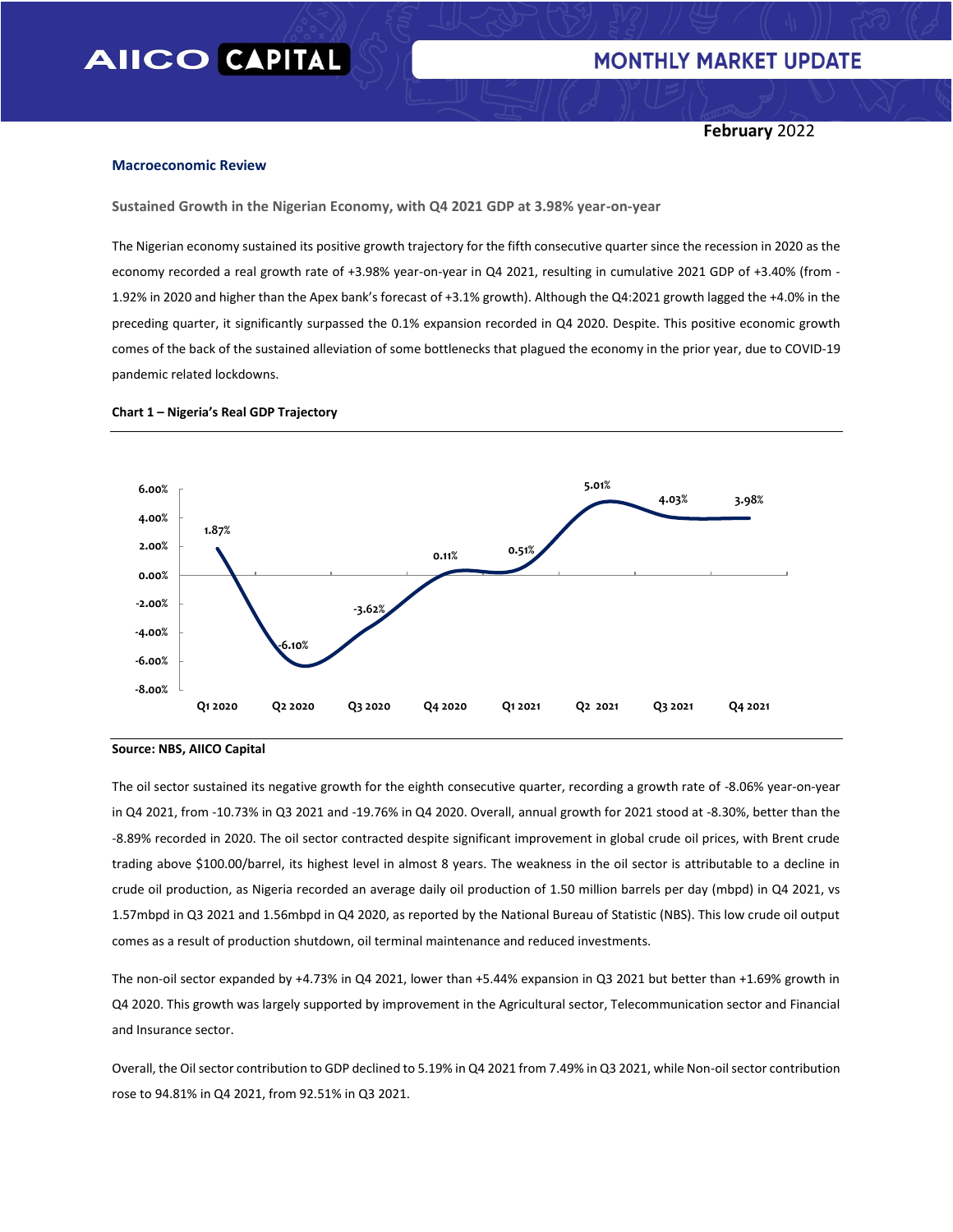

**Chart 2 – Oil vs Non-Oil GDP Trajectory**

#### **Source: NBS, AIICO Capital**

We opine that the local economy would sustain growth in the coming quarters, on expectation of improvement in both the oil and non-oil sectors. For the oil sector, we expect continued elevated global crude oil prices amid escalating tensions between Russia and Ukraine and in line with the Energy Information Administration (EIA) projection that Brent crude oil prices will average ca \$79.00/barrel in 2022, higher than the nation's approved 2022 budget benchmark of \$62.00/barrel. We also expect the high price levels to incentivize increased crude oil output for the nation, also supported by the passage of the Petroleum Industry Bill (PIB), which is expected to improve drilling activities. We also expect growth in the non-oil sector to remain resilient amid CBN's intervention policies (E.g., the 100 for 100 policy and imminent creation of special FX bidding scheme for manufacturers, Agro policies etc.).

#### **Fixed Income and Foreign Exchange Market Review and Outlook**

#### **Overview**

Activity in the local fixed income and Eurobonds' spaces were dichotomous, amid a series of events that spurred contrasting market sentiments.

On the local front, the surfeit level of liquidity buoyed by OMO maturities and coupon inflows spurred a bullish affair across the curves (Bills and Bonds) coupled with the desperation of some market players to cover their positions amid a short squeeze on some maturities. The long end of the bills curve and short end of the bonds curve witnessed the most action for the month, with buyside activity dominating proceedings.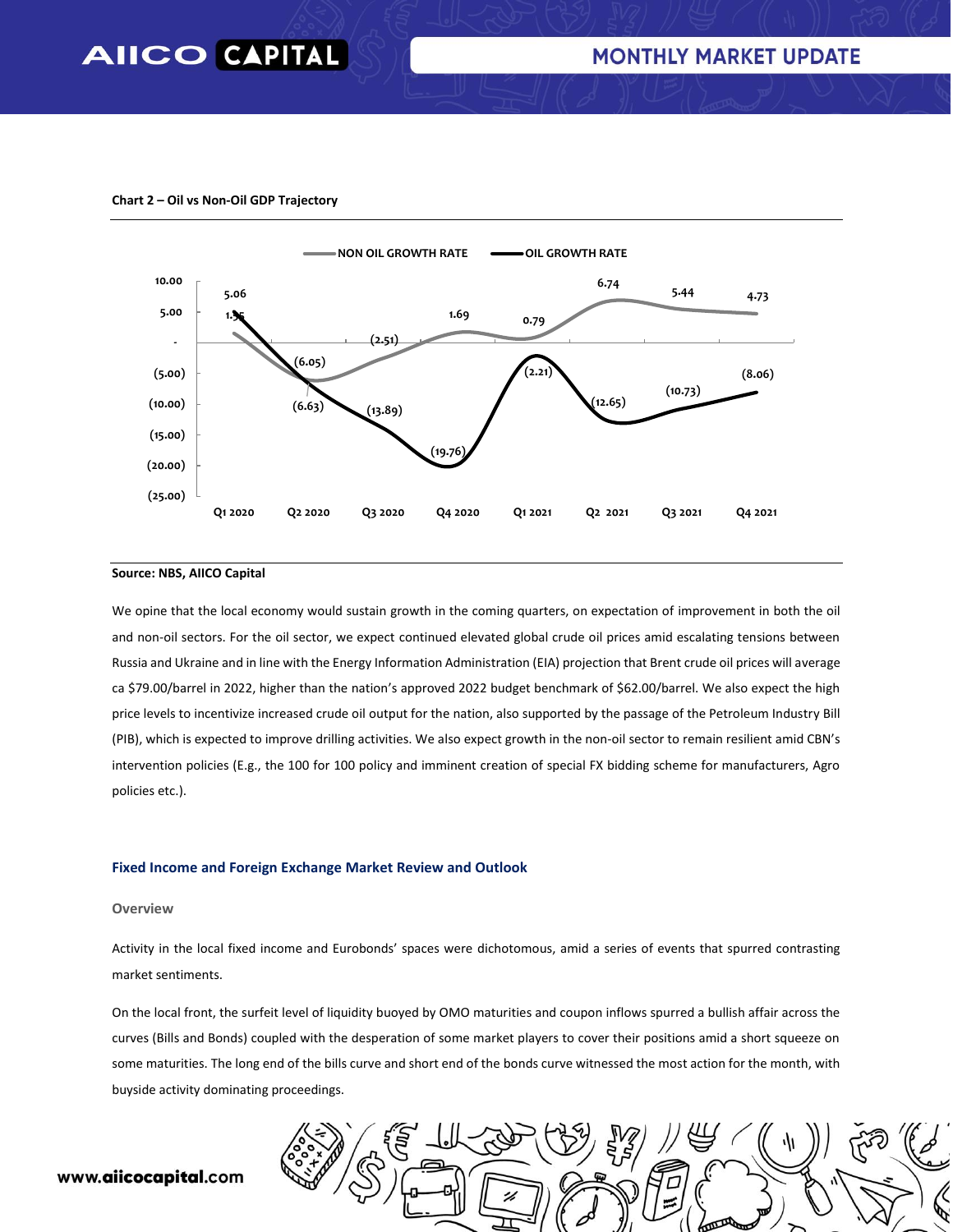### **MONTHLY MARKET UPDATE**

On the Eurobond front, the ongoing devastating tussle between Russian and Ukraine spurred a global risk-off sentiment, sending major SSA papers, Oil price and key commodities to significant highs. The fear of missing out on these attractive yields drove occasional buyside activity, but the dominant sentiment remained bearish.





#### **Source: CBN, FMDQ, AIICO Capital**

**Money Market Review and Outlook… Less Aggressive Mop-Ups and Huge OMO Maturities ensured a relatively Buoyant System**

System liquidity was elevated in February, averaging N299.64bn (vs N129.46bn in Jan'22), largely supported by reduced OMO sales (c.N270bn) compared to maturities(c.N674bn), repo maturities and less aggressive CRR debits. The occasional spikes observed in OPR and OVN rates (≥13.00%) was due to the Retail FX auction that happened every fortnight, and the bond auction settlement. Overall, Interbank rates closed considerably lower for the month, as the Overnight Policy Rate (OPR) and Overnight (ON) rates printed at an average of 6.29% and 6.70% from 9.31% and 9.89% in Jan'22 respectively.

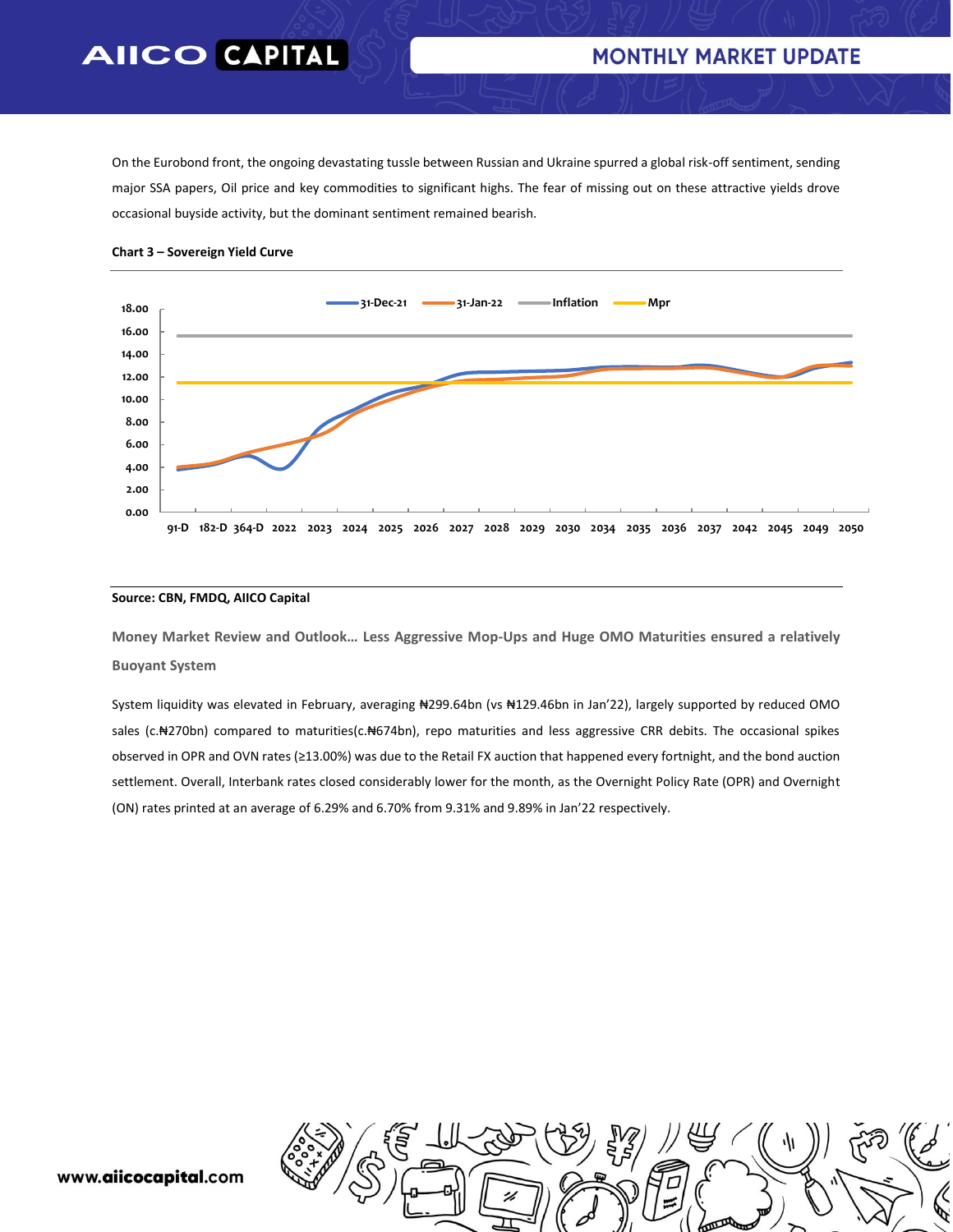#### **Chart 4 – System Liquidity and Interbank Rates**



#### **Source: CBN, FMDQ, AIICO Capital**

#### *We expect the market to be buoyant amid expected maturities (OMO- c. ₦327bn; NTB - c. ₦295bn) and bond coupon payments (c. ₦343bn), thus, average OPR and OVN rates should steady at 7% to 8% levels.*

**T-Bills Market Review and Outlook - Buyside activity dominated the Market amid Robust System Liquidity.**

The treasury bills market opened the month on a weak note, with very minimal trades executed on CBN Special bills and mid to long dated NTBs. However, activity picked up building up to the preliminary auction for the month with investors cherry-picking the long-dated papers at 5.10% levels and some mid dated papers at c.4.30%.

At the auction, the DMO dropped rates further on the 1-year paper by c.20bps, sustaining its declining trend since the start of the year while maintaining the rates on 91- and 182-day papers. The decline in stop rate left the market scrambling for offers in the market, as post auction trading led to a c.50bps drop in long dated papers. This bullish theme lingered to the last auction for the month with the DMO taking advantage of the aggressive bid levels and dropped rates by 85bps on the 1-year paper. The aggressive bids were driven by huge OMO maturities compared to issuances and less aggressive CRR debits. Secondary market trades were mostly executed at sub 4.10% to close the month.

Overall, average secondary NTB market rate dipped by c.90bps M-o-M to close at 3.59%.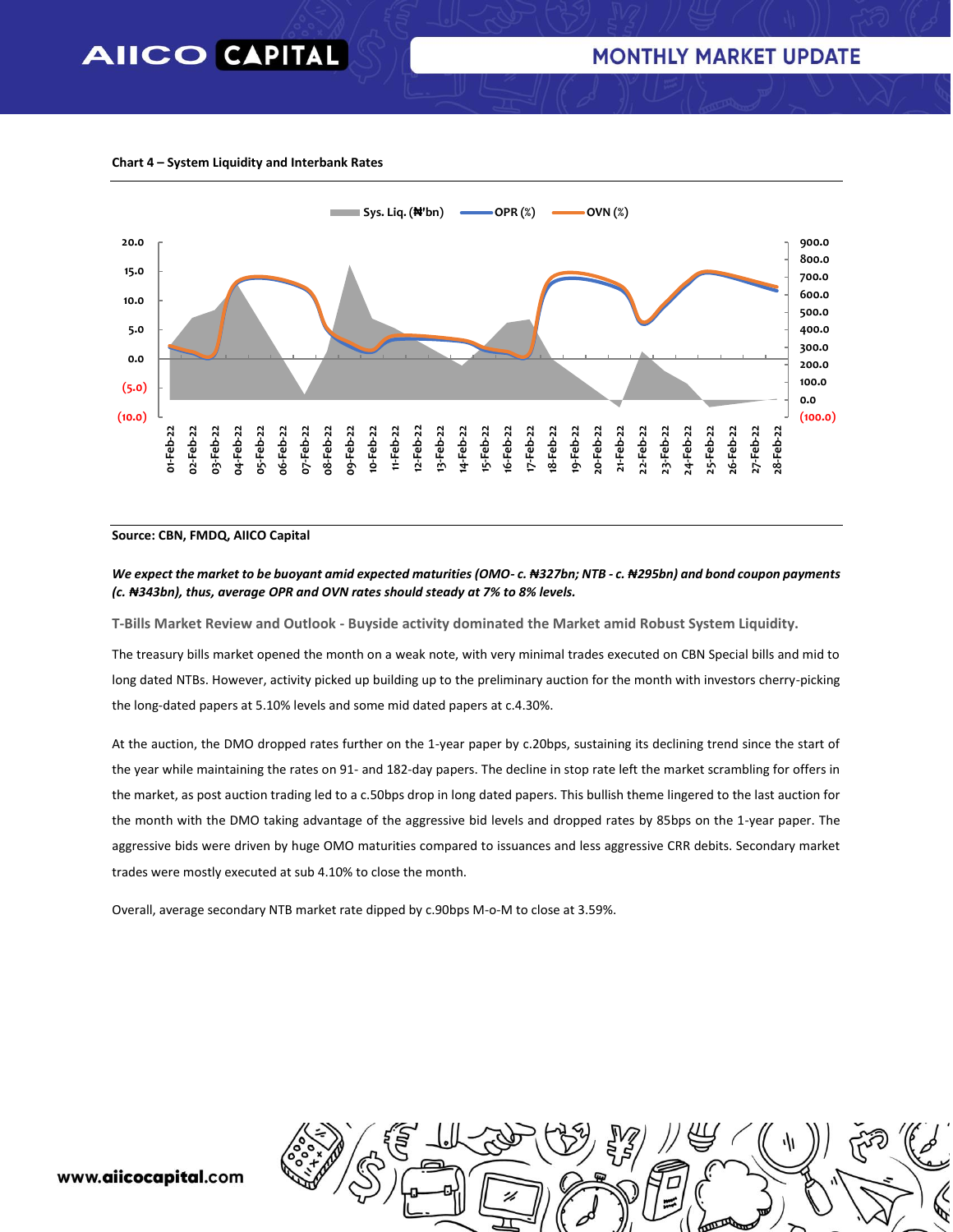#### **Chart 5 – NTB Auction Calendar**

| <b>FEBRUARY 2022 NTB AUCTION RESULT</b> |        |        |        |          |  |  |  |  |
|-----------------------------------------|--------|--------|--------|----------|--|--|--|--|
|                                         | Jan'22 | Feb'22 | Feb'22 | Change   |  |  |  |  |
| Tenor                                   | Close  | Auc 1  | Auc 2  | (bps)    |  |  |  |  |
| 91                                      | 2.48%  | 2.48%  | 2.24%  | (24.00)  |  |  |  |  |
| 182                                     | 3.30%  | 3.30%  | 3.30%  | 0.00     |  |  |  |  |
| 364                                     | 5.40%  | 5.20%  | 4.35%  | (104.90) |  |  |  |  |

#### **Source: CBN, AIICO Capital**

*March is expected to sustain the bullish trend, supported by surfeit system liquidity (OMO- c. ₦327bn; NTB - c. ₦295bn) and bond coupon payments (c. ₦343bn) and the possibility of continued reduced supply on the OMO front. Average long-end rate should steady at 4.00% levels.*

#### **Bonds Market Review and Outlook**

**Dominant Bullish Investors ensured Dip in Yields, supported by Surfeit Liquidity.** 

The Local bond market kicked off on a mixed note, with sideways trading witnessed across various maturities amid lack of clarity on market direction. As the month progressed, the market witnessed renewed buyside interest on the short end of the curve, most especially the 2026s, further prognosis showed that the intense buying activity was fueled by a short squeeze on the 2026s as most participants expected the Jan'22 auction (11.50%) to close higher than Dec' 21 (11.65%). Thus, most players were forced to cover their short positions, and this dragged yields further down significantly on the 2026s below 11.00%. The bullishness extended to all other short-dated papers, and this reflected at the auction for the month, with the DMO taking advantage of market's desperation selling almost 2x the offer and crashing the rate on the 2026s by 55bps while maintaining the marginal rate on the 2042s.

Post auction witnessed further buyside action, now extending to the belly of the curve (2034s to 2037s) as investors felt they were trading at a huge premium compared to where the short end was trading. This activity led to a steady decline of yields and in no time, the long end of the curve (2042s and 2050s) joined in the action – losing c.15bps in the process.

The month closed on a quiet note amid month-end bookkeeping, although there was a bullish undertone as excess cash was still lurking to be reinvested.

Overall, average yield in the secondary market dipped by 60ps M-o-M to close at 10.98%.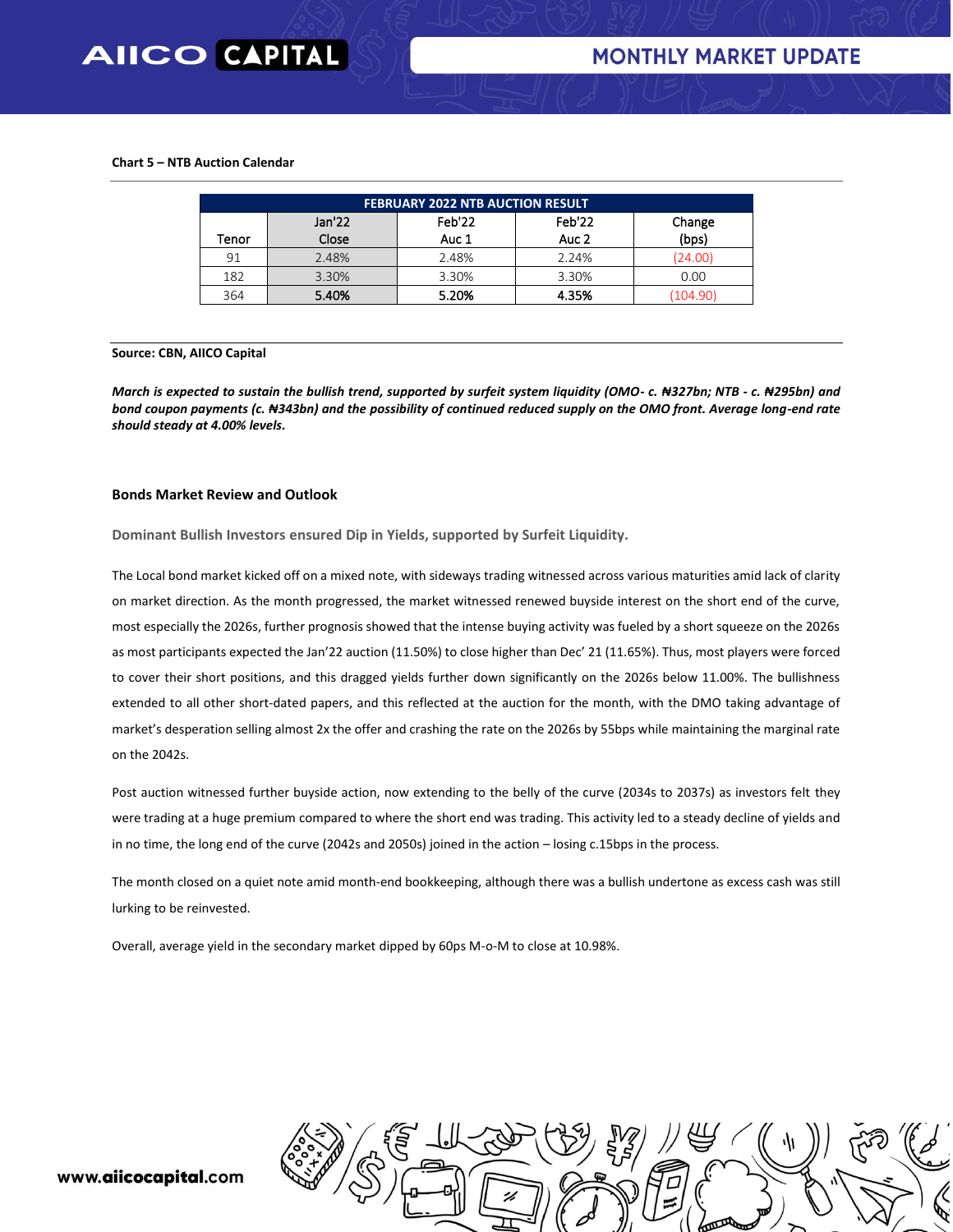#### **Chart 6 – Sovereign Bonds February Auction Result**

| <b>FEBRUARY 2022 BOND AUCTION RESULT</b> |                           |             |              |        |              |              |  |  |
|------------------------------------------|---------------------------|-------------|--------------|--------|--------------|--------------|--|--|
| Maturity                                 | Offer ( <del>N</del> 'bn) | $Sub(H+bn)$ | Allot (N'bn) | Yield  | Nov'21 Close | Change (bps) |  |  |
| 22-Jan-26                                | 75.00                     | 325.40      | 103.47       | 10.95% | 11.50%       | (55.00)      |  |  |
| 21-Jan-42                                | 75.00                     | 232.32      | 193.92       | 13.00% | 13.00%       | 0.00         |  |  |
|                                          | 150.00                    | 557.72      | 297.39       |        |              |              |  |  |

#### **Source: DMO, AIICO Capital**





#### **Source: FMDQ, AIICO Capital**

*We expect the bonds market to sustain its bullish run to end the quarter, supported by coupon inflows. Possible upside/ yield retracement will be spurred by desperate profit takers.*

**Eurobond Market - Escalating Tensions Between Russia-Ukraine Sent Bearish Waves Down The SSA Instruments**

Buyside activity dominated the Eurobond space at the start of the month, as the fear of missing out on these attractive levels pushed yields lower. This bullish trend was however short-lived, following the disappointing US inflation data (CPI at 7.50%)– accelerating to its highest since 1982, as soaring energy costs, labor shortages, and supply disruptions coupled with strong demand weighed on the economy.

The bearishness intensified as escalation of tensions between Russia and Ukraine spurred a global risk-off sentiment- Oil trading at its highest level since 2013 (\$110pb), prices of Gold and commodities advancing, investors fleeing to safe havens and yields on US treasuries dipping by c.30bps. NIGERIA, ANGOLA, and GHANA sovereign papers reacted aggressively with massive selloffs on the short end of the curve; GHANA papers most especially, inched up by c.400bps in the heat of the bearish theme.

Market players started grabbing the high-end offers as most of the sovereign papers entered junk status (near 19% levels on GHANA papers, and double digits on NIGERIA and ANGOLA respectively). Soon after the market realized it had overtraded the

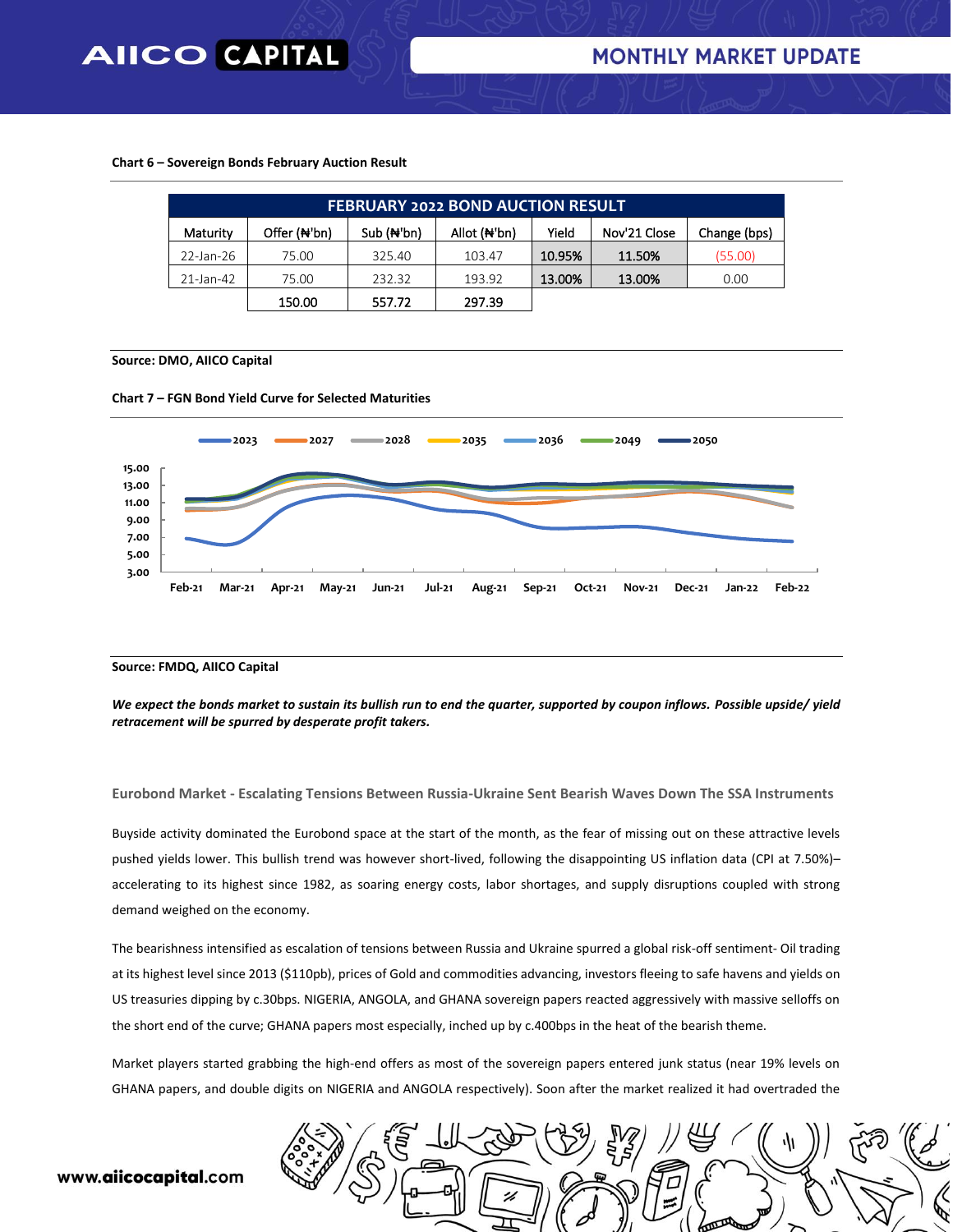Russian-Ukraine escalating tensions' sentiment and tried to cover the short positions created, thus causing yields to decline steadily.

Overall, the bears outweighed the bulls, with the GHANA Eurobond curve seeing the most action among the SSAs. The NGERIAs saw average yields inched up significantly by c.83bp M-o-M to close at 7.88%.



#### **Chart 8 – Sovereign Eurobond Yield Curve**

#### **Source: FMDQ, AIICO Capital**

*A mixed to bearish outlook is expected amid unsettling issues surrounding the Russia-Ukraine tussle. With heavy sanctions looming on the former by NATO and its allies, we expect oil prices to continue to trade at high levels, however with strategic reserves being released and OPEC+ agreeing to increase production (April 2022), there might be some respite on the demand side. All eyes will be on the US Feds' decision at its meeting this month, to see how the dilemma of rising inflation amid global commodities price hike and economic growth will be managed.* 

**Foreign Exchange Market Review and Outlook… Naira appreciates in the Official window despite drop in FX Turnover**

In its bid to continue to regulate Foreign Exchange (FX) transactions in the country, the Central Bank of Nigeria (CBN) indicated it would discontinue the sale of FX to Deposit Money Banks (DMBs) at the end of 2022, as it expects DMBs to begin sourcing their FX from export proceeds.

However, the impact of this announcement is yet to be seen as the FMDQ Nigerian Autonomous Foreign Exchange Fixing (NAFEX) depreciated month-on-month to ₦416.67/\$1.00, from ₦415.33/\$1.00 recorded the previous month.

*We expect rates to remain steady in the absence of any major changes in market dynamics.*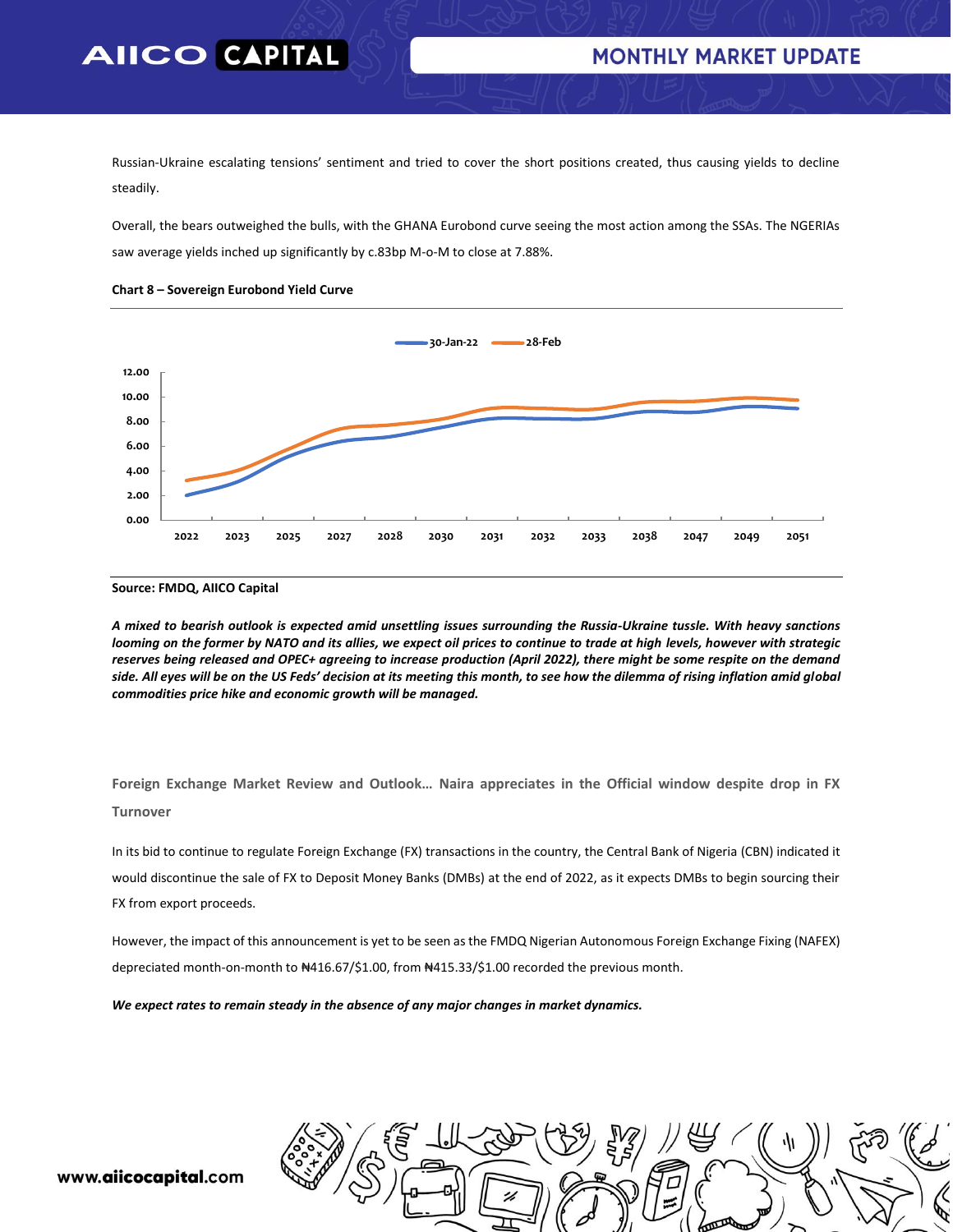#### **Equities Market Review and Outlook**

**Equities Market in February… Bellwethers Drive Positive Performance**

The positive trend in the domestic bourse was sustained in February, albeit at a slower pace as sustained buy interest in market bellwethers buoyed overall performance. Consequently, the NGX All Share Index appreciated 1.6% M-o-M to settle at a -3 Year high of 47,394.53 points. Investor sentiment, measured by market bready (advancers/decliners), stayed positive at 2.2x with 63 stocks advancing while 29 declined.



#### **Chart 9 – NSE ASI YTD Performance**

**Source: NSE, AIICO Capital**

#### **Positive Sentiments across Sectors**

Sector performance was largely positive in the month, with all sector indices trending northwards during the period. The Oil & Gas index advanced the most, up 7.8% M-o-M largely driven by positive sentiment on SEPLAT. In the same vein the Banking and Industrial Goods indices expanded 2.8% apiece M-o-M, on the back of gains in ZENITH and DANGCEM. Similarly, the Insurance and Consumer Goods indices improved 2.5% and 2.3% M-o-M respectively following buy interest in AIICO and GUINNESS.